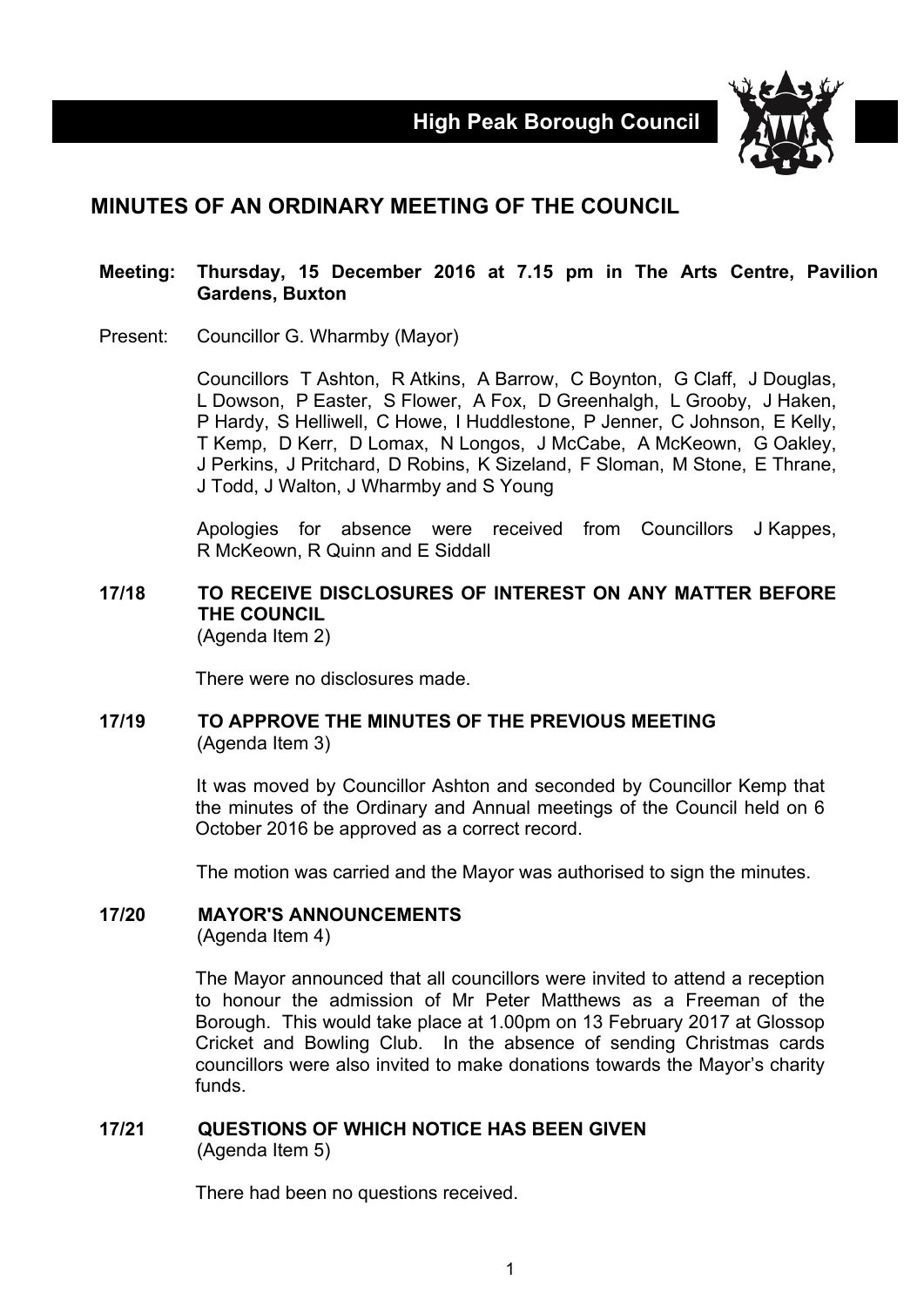# **17/22 TO APPROVE THE RECOMMENDATION FROM THE AUDIT AND REGULATORY COMMITTEE MEETING HELD ON 29 SEPTEMBER 2016 RELATING TO:**

(Agenda Item 6)

## **a) Appointment of Mayor 2017/18**

It was moved by Councillor Pritchard and seconded by Councillor Robins that the Labour Group be invited to make a nomination for the appointment of Mayor of the Borough and Chairman of the Council for the municipal year 2017/18. It was announced that the Labour Group would propose Councillor Stone as Mayor at the next Annual Council meeting.

When put to the meeting it was RESOLVED accordingly.

## **17/23 TO APPROVE THE RECOMMENDATIONS FROM THE STANDARDS COMMITTEE MEETING HELD ON 17 NOVEMBER 2016 RELATING TO:** (Agenda Item 7)

## **a) Standards Committee - Annual Report 2015/16**

It was moved by Councillor Johnson and seconded by Councillor Sloman that the report be noted.

When put to the meeting it was RESOLVED accordingly.

## **17/24 NOTICES OF MOTION**

(Agenda Item 8)

## **a) Dying to Work Campaign**

It was moved by Councillor Kelly and seconded by Councillor Sloman:

That this council notes the TUC Dying to Work Campaign which has raised the following concerns:

- 1. That the Equality Act provides protections against discriminatory treatment based on the concept of 'Protected Characteristics.'
- 2. Currently workers with a terminal illness are not classified as having a Protected Characteristic and therefore have very limited legal protection against employers dismissing them due to illness.
- 3. That employers are therefore free to dismiss terminally ill workers once they have made 'reasonable adjustments' to the employee's job to assist with the illness.
- 4. This council agrees that the last thing a terminally ill worker would need is the distress at the same time as facing up to a terminal illness is to have to fight for the right to continue working and not to face the indignity of being sacked.
- 5. In addition, this council notes that the loss of death in service benefits to terminally ill workers sacked before death is a further distress at a time when security for a family for the future should be protected.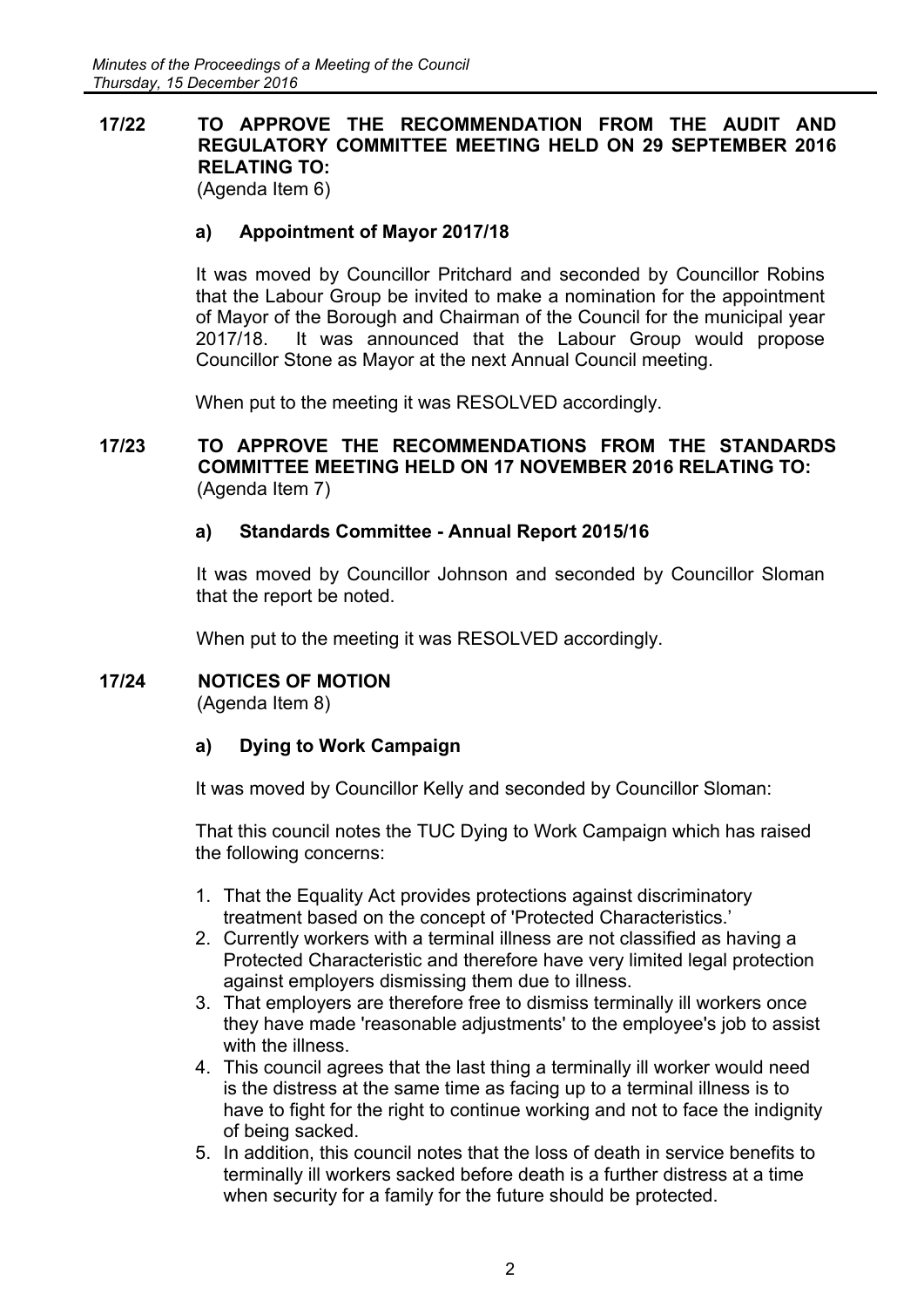This council resolves that in response to the TUC Dying to Work Campaign, this Council commits to signing up to the Dying to Work Voluntary Charter that sets out an agreed way in which their employees will be supported, protected and guided throughout their employment, following a terminal diagnosis.

The Charter states the following:

- We recognise that terminal illness requires support and understanding and not additional and avoidable stress and worry.
- Terminally ill workers will be secure in the knowledge that we will support them following their diagnosis and we recognise that, safe and reasonable work can help maintain dignity, offer a valuable distraction and can be therapeutic in itself.
- We will provide our employees with the security of work, peace of mind and the right to choose the best course of action for themselves and their families which helps them through this challenging period with dignity and without undue financial loss.
- We support the TUC's Dying to Work campaign so that all employees battling terminal illness have adequate employment protection and have their death in service benefits protected for the loved ones they leave behind.

An amendment was proposed by John Haken, seconded by Samantha Flower:

That this Council is aware of the TUC Dying to Work Campaign and the associated Voluntary Charter which organisations are encouraged to endorse 'to help ensure peace of mind for any of their employees battling terminal illness'.

The Council resolves to note that the principles set out in the Charter have guided its approach to employees with terminal illness for some years now. Council employees can therefore take assurance both on the basis of that experience and through the Council's values and culture which have been regularly endorsed by all political groups.

After considerable debate it was further proposed to forward the amended resolution to the Member of Parliament for the High Peak.

When put to the meeting it was RESOLVED accordingly.

## **b) Bus Services Bill**

It was moved by Councillor Stone and seconded by Councillor A. McKeown:

That this council notes:

- 1. That the Bus Services Bill currently passing through Parliament includes Clause 21 that will effectively "prohibit a local authority from forming a company for the purposes of providing a local bus service".
- 2. That the Localism Act (2011) provides general powers of competence to local authorities.